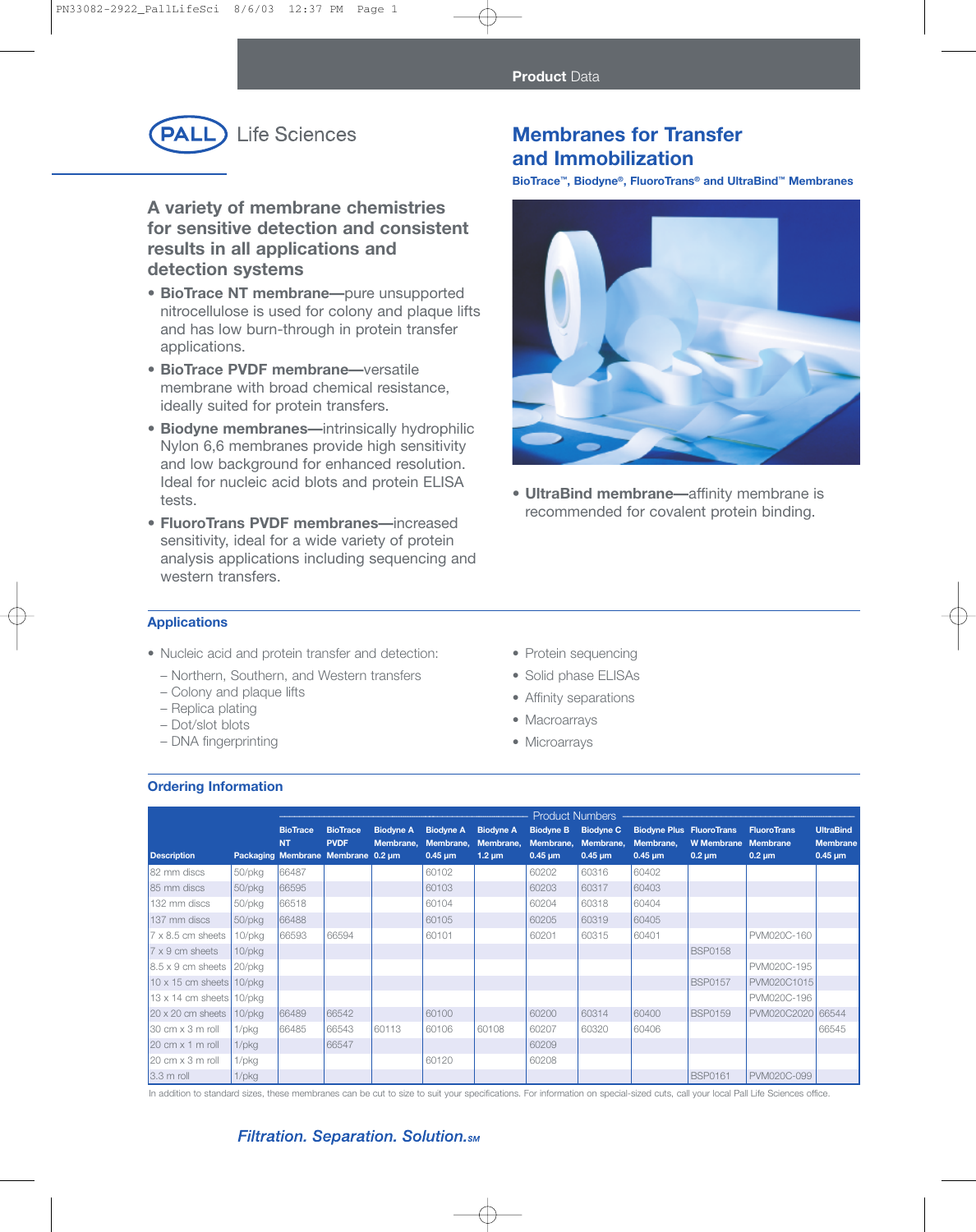### **Transfer and Affinity Membrane Selection Guide**

Pall Life Sciences offers membranes for use in transfer and immobilization procedures. These membranes can be used for nucleic acid and protein applications and are compatible with radioactive, as well as nonradioactive detection systems.

| Product                            | Biodyne <sup>®</sup> A Membrane                                                                                              | <b>Biodyne B/Plus Membrane</b>                                                                                                                         | <b>Biodyne C Membrane</b>                                                                                                   |
|------------------------------------|------------------------------------------------------------------------------------------------------------------------------|--------------------------------------------------------------------------------------------------------------------------------------------------------|-----------------------------------------------------------------------------------------------------------------------------|
| <b>Description</b>                 | Amphoteric Nylon 6,6                                                                                                         | Positively-charged Nylon 6,6                                                                                                                           | Negatively-charged Nylon 6,6                                                                                                |
| Works best for:                    | Colony/Plaque Lifts,<br>DNA and RNA Transfers                                                                                | DNA and RNA Transfers,<br>Multiple Reprobings                                                                                                          | Reverse Dot Blots                                                                                                           |
| Also suited for:                   | Gene Probe Assays,<br>DNA Fingerprinting,<br>Nucleic Acid Dot/Slot Blots,<br>Replica Plating, ELISAs                         | DNA Fingerprinting,<br>Nucleic Acid Dot/Slot Blots,<br>Colony/Plaque Lifts (Biodyne B membrane),<br>Replica Plating (Biodyne B membrane)               | Protein Immobilization,<br>Affinity Purification,<br><b>ELISAS</b>                                                          |
| <b>Advantages</b>                  | - High sensitivity<br>- Low background<br>- Net charge can be controlled<br>by changing pH<br>- Ability to strip and reprobe | - Positive charge over broad pH range<br>- Highest sensitivity for nucleic<br>acid applications (Biodyne B membrane)<br>- Ability to strip and reprobe | - Negative charge over broad<br>pH range<br>Surface carboxyl groups can<br>be derivatized<br>- Ability to strip and reprobe |
| <b>Binding Interaction</b>         | Hydrophobic & Electrostatic                                                                                                  | Hydrophobic & Electrostatic                                                                                                                            | Hydrophobic & Electrostatic                                                                                                 |
| <b>Method of</b><br>Immobilization | <b>UV Crosslink</b><br><b>Baking</b>                                                                                         | Can be baked or UV crosslinked,<br>although not required                                                                                               | Derivatization                                                                                                              |
| <b>Detection Methods</b>           | Radiolabeled Probes,<br>Enzyme-antibody Conjugates<br>- Chemiluminescent<br>- Chromogenic                                    | Radiolabeled Probes,<br>Enzyme-antibody Conjugates<br>- Chemiluminescent<br>- Chromogenic<br>- Chemifluorescent (Biodyne Plus Membrane)                | Radiolabeled Probes,<br>Enzyme-antibody Conjugates<br>- Chromogenic                                                         |

| Product                     | BioTrace™ NT Membrane                                                                                                                             | <b>BioTrace PVDF Membrane</b>                                                      | FluoroTrans <sup>®</sup> Membrane                                                                                                                                                       | <b>UltraBind™ Membrane</b>                                                            |  |
|-----------------------------|---------------------------------------------------------------------------------------------------------------------------------------------------|------------------------------------------------------------------------------------|-----------------------------------------------------------------------------------------------------------------------------------------------------------------------------------------|---------------------------------------------------------------------------------------|--|
| <b>Description</b>          | 100% Pure Nitrocellulose                                                                                                                          | Polyvinylidene Fluoride                                                            | Polyvinylidene Fluoride                                                                                                                                                                 | Modified Polyethersulfone                                                             |  |
| Works best for:             | Colony/Plaque Lifts                                                                                                                               | Protein Transfers                                                                  | <b>Western Transfers</b><br>(FluoroTrans W)<br>N-terminal Protein Sequencing<br>(FluoroTrans PVDF)                                                                                      | Solid-phase ELISAs                                                                    |  |
| Also suited for:            | Nucleic Acid and Protein<br>Transfers, Protein Dot/Slot<br><b>Blots</b>                                                                           | Protein Dot/Slot Blots                                                             |                                                                                                                                                                                         | Affinity Chromatography,<br>Hybridoma Screening                                       |  |
| Advantages                  | - Excellent strength<br>- No support fabric<br>- No detergents added<br>- 100% pure nitrocellulose                                                | - Chemical resistance<br>- No discoloration<br>- Nonflammable<br>- High strength   | - Strong protein binding<br>- Sensitive detection<br>- Very low burn-through<br>- Good chemical compatibility                                                                           | Covalent binding<br>- No preactivation required<br>- High protein-binding<br>capacity |  |
| <b>Binding Interaction</b>  | Hydrophobic & Electrostatic                                                                                                                       | Hydrophobic                                                                        | Hydrophobic                                                                                                                                                                             | Covalent                                                                              |  |
| Method of<br>Immobilization | <b>UV Crosslink</b><br>Baking (Vacuum Oven)                                                                                                       |                                                                                    |                                                                                                                                                                                         | <b>Direct Spotting</b><br>Perfusion                                                   |  |
|                             | <b>Detection Methods</b> Radiolabeled Probes,<br>Direct Stain, Fluorescence,<br>Enzyme-antibody Conjugates<br>- Chemiluminescent<br>- Chromogenic | Direct Stain,<br>Enzyme-antibody Conjugates<br>- Chemiluminescent<br>- Chromogenic | Direct Stain with<br>Coomaisse blue,<br>Amido black, Ponceau S,<br>and colloidal gold<br>(FluoroTrans W membrane).<br>Enzyme-antibody Conjugates<br>- Chemiluminescent<br>- Chromogenic | Radiolabeled Probes,<br>Enzyme-antibody<br>Conjugates<br>- Chromogenic                |  |

**PALL** Life Sciences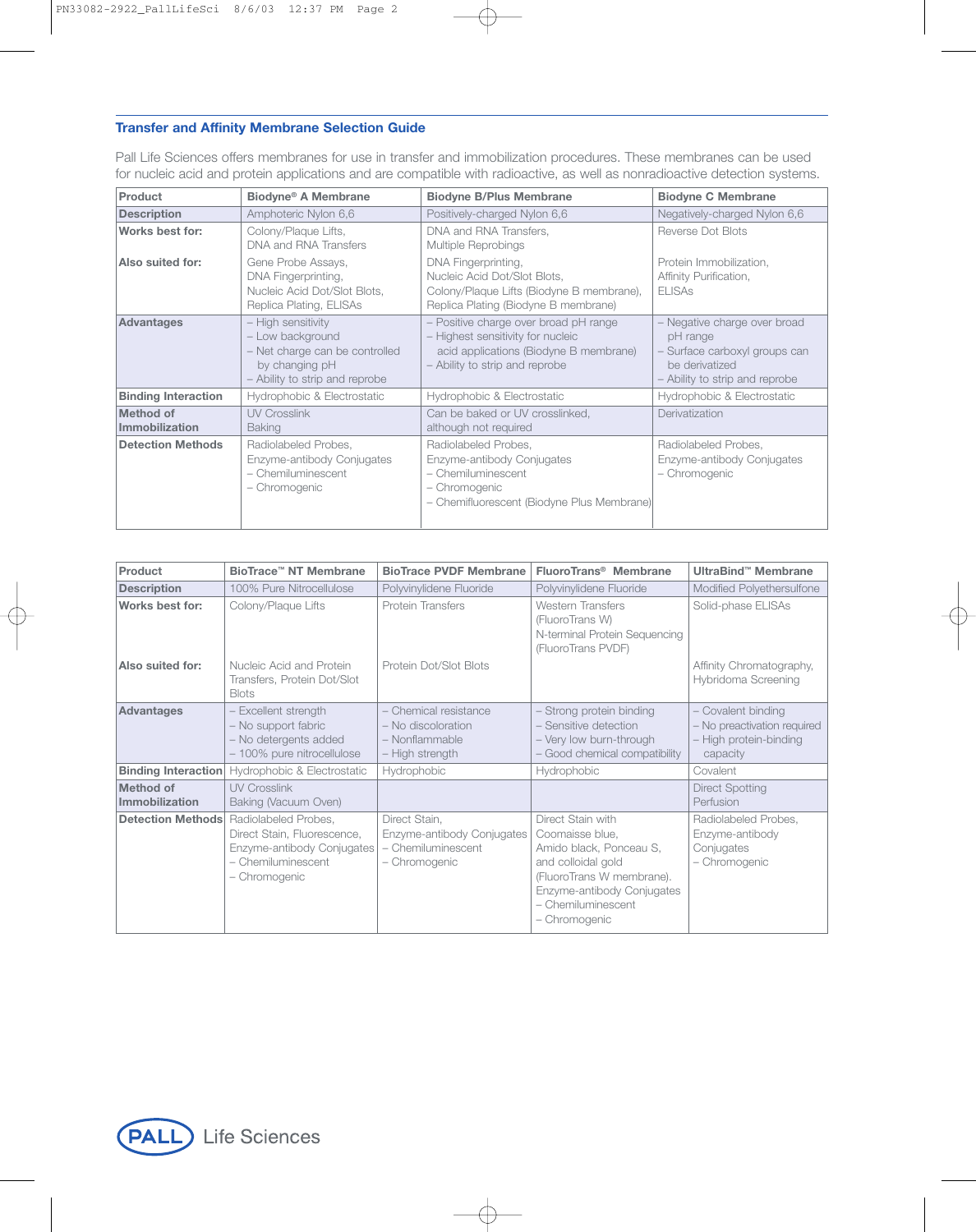# **Biodyne® Transfer Membranes**

- High sensitivity and low background for enhanced detection and resolution.
- Do not crack, shrink, or tear when subjected to multiple cycles of hybridization, stripping, and reprobing.
- Intrinsically hydrophilic for easy wetting.

### **Applications**

Four chemistries provide versatile adsorption properties:

- 1. Biodyne A Membrane: Amphoteric Nylon 6,6. Membrane zeta potential can be modulated by changes in pH. Ideal for single probe or multiple rehybridizations, and applications where background is troublesome.
- 2. Biodyne B Membrane: Positively-charged Nylon 6,6*.*  Pore surfaces are populated by a high density of quaternary ammonium groups. Our highest sensitivity nylon membrane for nucleic acid applications.

### 3. Biodyne C Membrane: Negatively-charged Nylon 6,6. Can be derivatized by coupling reactions through the carboxyl groups on the pore surfaces.

4. Biodyne Plus Membrane: Positively-charged Nylon 6,6 with an extremely high isoelectric point. With certain nonradioactive detection systems, it is more sensitive than Biodyne A membrane while exhibiting lower background than Biodyne B membrane.

### **Specifications**

## **Media**

Nylon 6,6

**Typical Thickness** 6.0 mils  $\pm$  0.5 mils

### **Pore Sizes**

0.2, 0.45, or 1.2 µm

## **Performance**

Biodyne B Membrane Withstands Multiple Cycles of Stripping and Reprobing



## Not compatible with concentrated formic acid (> 50%),

**Solvent Compatibility**

HCl (> 4 M), oxidizing agents, and long exposures (days to weeks) at  $pH < 2$ .

Resistant to common solvents such as acetone, alcohol, chlorinated aliphatic hydrocarbons, formamide,

2 M NaOH, DMSO, and dimethylformamide.

### Superior Fluorescent Detection of DNA Using Biodyne Plus Membrane



- Superior performance with radioactive (Biodyne B membrane) and nonradioactive (Biodyne A membrane) detection systems.
- Ideal for nucleic acid detection.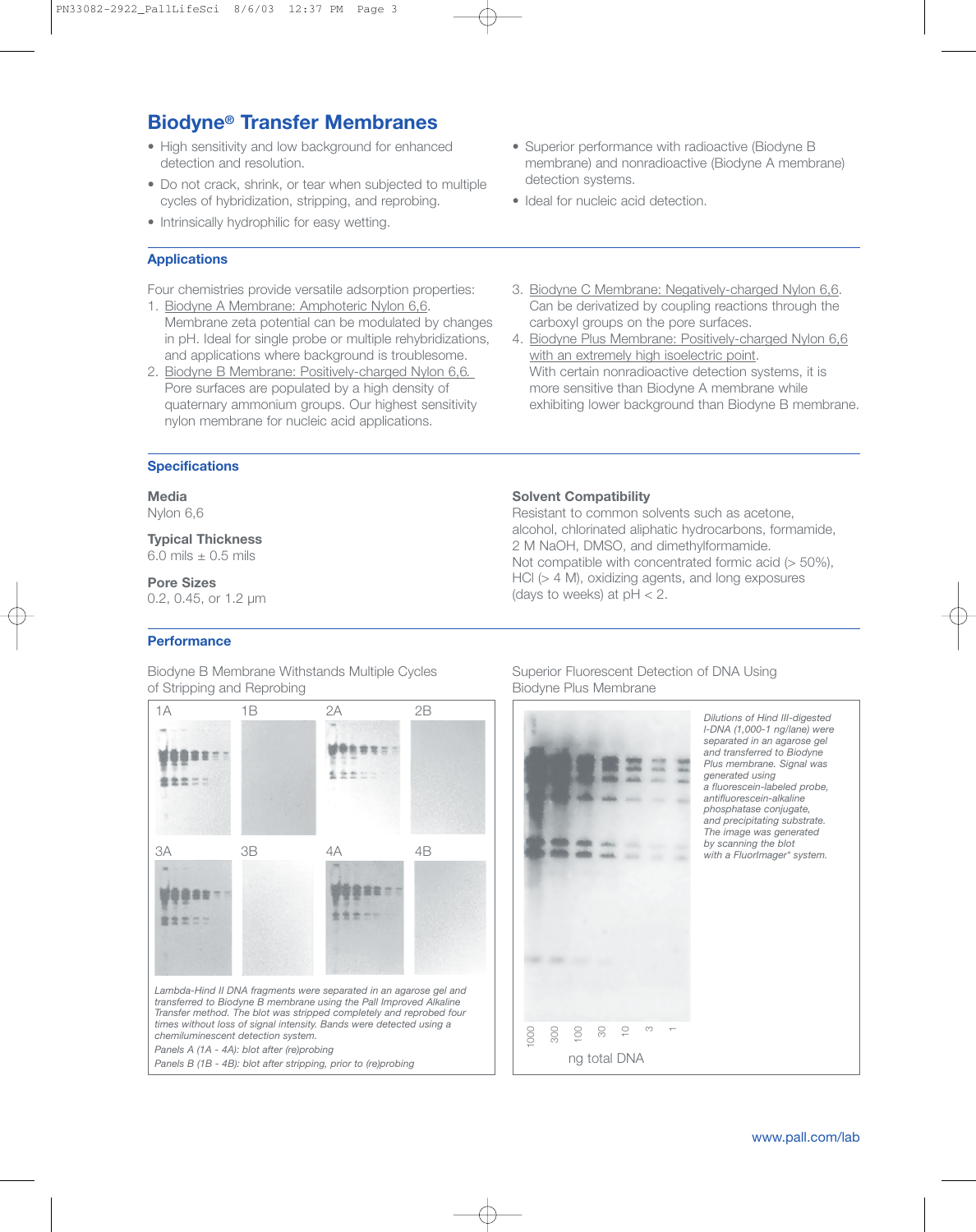# **BioTrace™ PVDF Transfer Membrane**

- Versatile membrane for nucleic acid and protein transfers.
- Broad compatibility with commonly-used solvents.

### **Applications**

- Western transfers
- Southern transfers

### **Specifications**

**Media** Polyvinylidene fluoride

**Typical Thickness** 147 µm (5.8 mils)

**Pore Size** 0.45 µm

### **Performance**

Western Transfer to BioTrace PVDF Membrane



*visualized using peroxidase-conjugated goat anti-rabbit antibodies*

• Low background with chemiluminescent detection systems.

**Tensile Strength** 28 bar (410 psi)

### **Solvent Compatibility**

Resistant to methanol, phenol, and chloroform. Also resistant to 10% dimethyl sulfoxide, 15% acetic acid, 70% formic acid, 25% triethylamine, 1 N NaOH, and 1 N KOH.



*and 4-chloro-1-naphthol substrate solution.*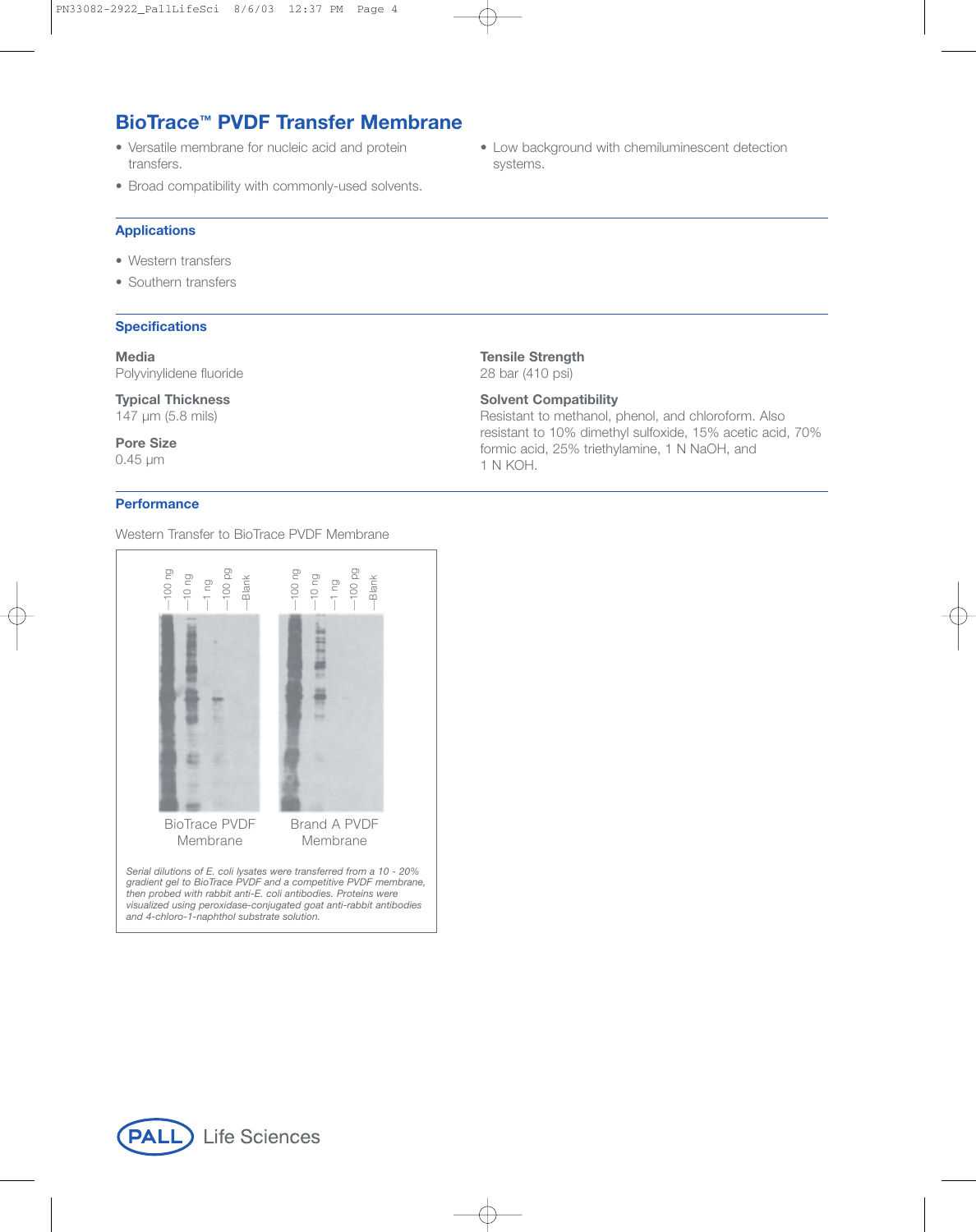# **BioTrace™ NT Transfer Membrane**

- Pure unsupported nitrocellulose membrane is ideal for colony/plaque lifts and protein transfers.
- Strong and durable, less likely to tear or crack than competitor nitrocellulose.
- High binding capacity for proteins and nucleic acids.
- Lower protein burn-through than competitors in electrophoretic transfers.

### **Applications**

- Colony/plaque lifts
- Protein transfers

### **Specifications**

**Media** Nitrocellulose

**Typical Thickness** 145 µm (5.7 mils)

### **Pore Size** 0.2 µm

**Protein Binding Capacity** 209 µg/cm2

## **Performance**

BioTrace NT Membranes Exhibit Low Protein Burn-through

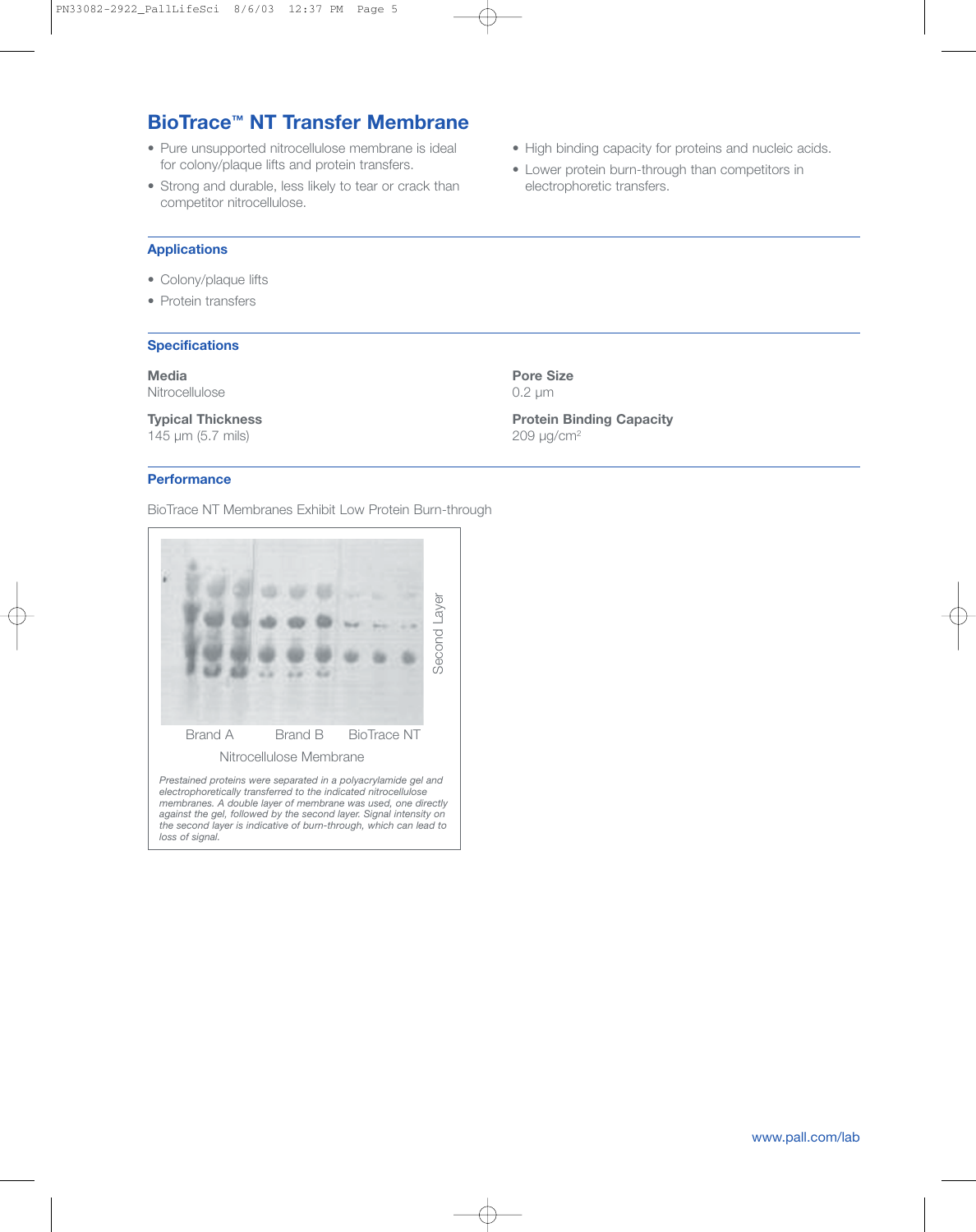# **FluoroTrans® PVDF Membrane**

- Sensitive protein detection with low background and very low burn-through.
- Membranes provide high surface area for strong hydrophobic interactons and typically adsorb 50% more protein than nylon or nitrocellulose.
- FluoroTrans W membrane is optimized for Western transfer applications.
- FluoroTrans PVDF membrane is optimized for N-terminal protein sequencing.

### **Applications**

FluoroTrans W Membrane:

- Western transfers
- Southern transfers
- FluoroTrans Membrane:
- N-terminal protein sequencing

### **Specifications**

### **Media**

Hydrophobic polyvinylidene fluoride

## **Pore Size**

0.2 µm

### **Performance**

FluoroTrans Membrane has Excellent Sensitivity, Signal, and Background in Western Transfers



*Rabbit reticulocyte lysate (Amersham) was loaded in lanes of polyacrylamide gels at f.s., 1/3 and 1/10 dilutions. After electrophoresis, proteins were transferred to membranes. Membranes were stained with 0.1% Amido Black, 45% methanol, 2% acetic acid for 4 minutes and were then destained for 5 minutes with two changes of 90% methanol, 2% acetic acid. Stained membranes were rinsed in water and air dried.*

Life Sciences PALL

• FluoroTrans media have high tensile strength and will not tear, crack, or curl during handling. This allows for easy removal of target bands for protein sequencing applications.

### **Chemical Compatibility**

Resistant to acetone, DMSO, dimethyl formamide, methanol, trifluoroacetic acid, and triethylamine.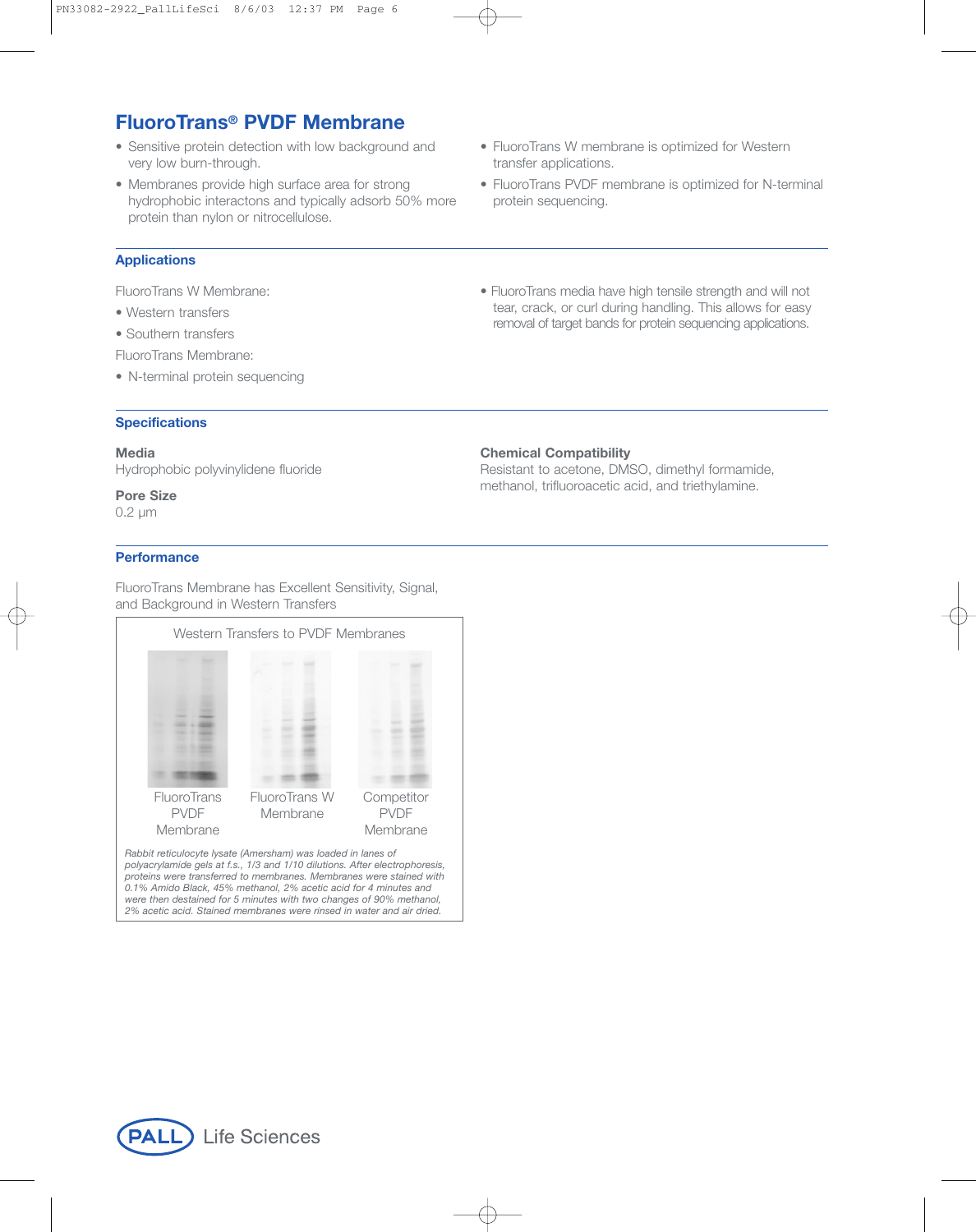# **UltraBind™ Affinity Membrane**

• Modified polyethersulfone (PES) membrane for covalent protein binding.

### **Applications**

- ELISA
- Affinity separation

### **Specifications**

### **Media**

Modified polyethersulfone with aldehyde surface chemistry

### **Typical Thickness**

152 µm (6 mils)

### **Performance**



*Membrane discs (13 mm) were soaked in a protein solution and washed to determine the capacity and strength of protein binding. Discs were soaked in radioactively labeled IgG and BSA (200 g unlabeled protein with 100,000 cpm of 125I-labeled tracer) for 60 minutes with agitation, rinsed, and either read in a gamma counter or stripped using a 1% SDS/2 M Urea wash. Biodyne B membrane (charged nylon transfer membrane) and Bio-Inert membrane (modified Nylon 6,6 membrane) were used as high and low binding capacity controls respectively. UltraBind membrane efficiently bound protein and retained it after the SDS/Urea wash.*

• Proteins can be efficiently attached without prior membrane derivitization.

#### **Pore Size** 0.45 µm

*0.5 pg hSA.*

**Typical IgG Binding Capacity** 135 µg/cm2

UltraBind Membrane Binds and Retains Proteins Antigen Detection (dot blot ELISA) with UltraBind Membrane

![](_page_6_Figure_19.jpeg)